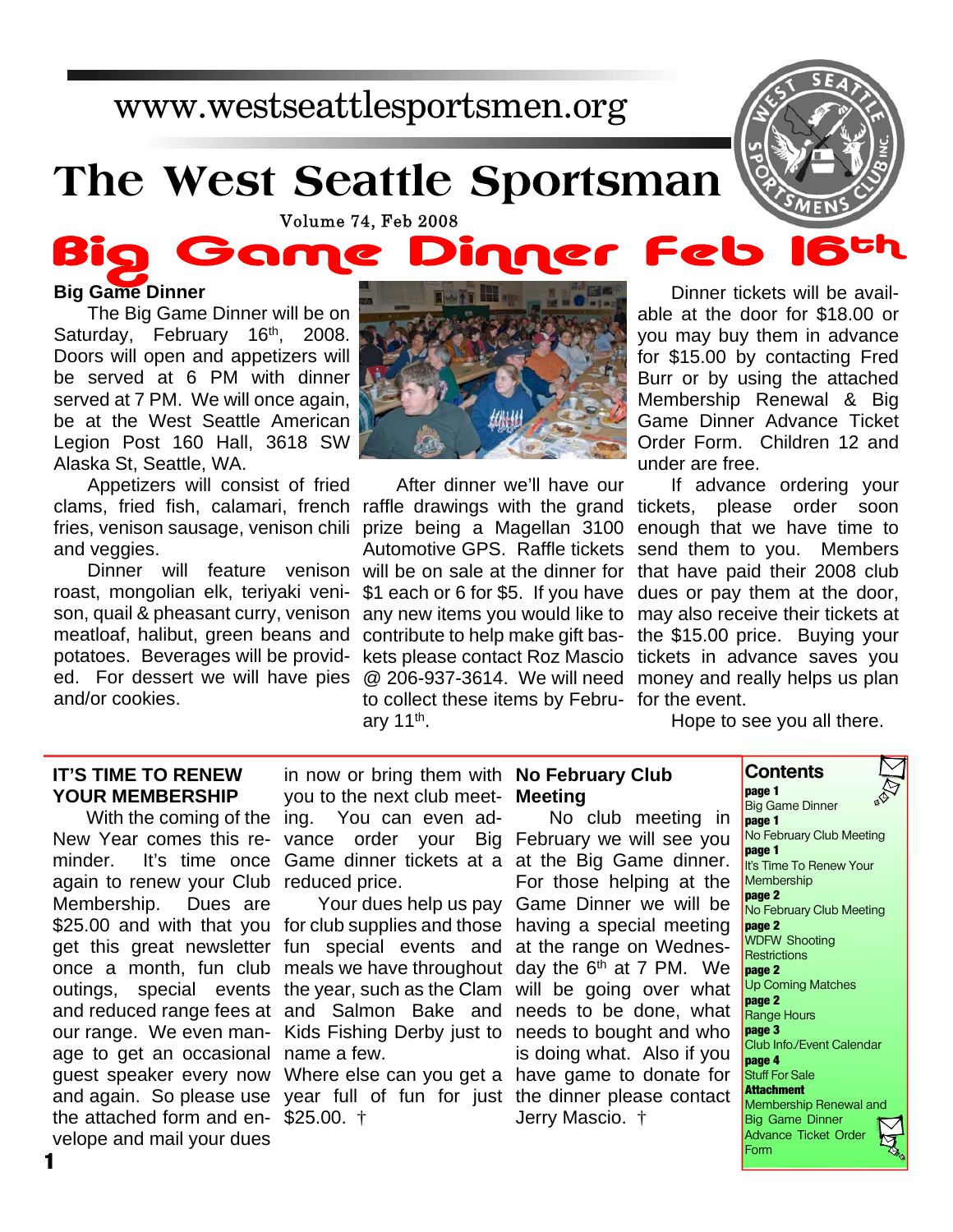#### **Washington Department of Fish and Wildlife (WDFW)**

#### **Adopts Restrictions on Recreational Shooting;**

#### **Disregards Concerns of NRA Members**

#### Monday, January 14, 2008

At a public meeting last month, the ninemember Washington Fish & Wildlife Commission unanimously adopted rules that will make it easier to prohibit recreational shooting on all state land controlled by the Department of Fish & Wildlife (DFW) and that imposes other restrictions on shooters.

Ignoring the concerns raised by NRA members, including testimony provided by NRA staff at the meeting, the Commission unanimously rubberstamped the proposal that was before it. The new rules, WAC 232-13-130 (1) (b), authorize the DFW to prohibit the discharge of firearms on any or all portions of Department land at any time and for any (or no) reason. Without public notice or input, DFW will be able to prohibit recreational shooting on any state land by merely posting signs. In turn, it may designate limited areas open for limited shooting under WAC 232-13-130 (2).

Further, the rules create an arbitrary 1000 foot diameter "no-shooting area" around every designated campground (500 feet out in all directions). It was clearly conveyed to the Commission that one individual could be "illegally" shooting 100 feet away from a campground and be entirely safe while another could be "legally" shooting 501 feet away and be unsafe. Specific local conditions such as topography and variables such as campground usage and the direction of the shooting should be the relevant factors. Essentially, all nine commissioners went along with the argument made by the DFW Chief of Enforcement that campgrounds should be covered by the same standards already in state law that apply a 500 foot buffer around schools and homes. They ignored the NRA arguments that there are very basic differences between schools and homes in populated areas and campgrounds in the middle of rural, forested land where recreational shooting has occurred safely for generations.

Incredibly, the Commission even refused to add language that would exempt the discharge of a firearm for self-defense in campgrounds. As NRA pointed out during the public meeting, the new blanket prohibition violates Article I, Section 24 of the Washington State Constitution.

Finally, WAC 232-13-130 (1) (c) now makes it unlawful to fail to remove expended shell casings and other target shooting debris after shooting activities. Another NRA suggestion that a "good faith effort" or "due diligence" standard be added to the language was ignored. What this means in practical terms is that a conscientious shooter who makes a legitimate attempt to clean up after his target practice session, but recovers only 99 percent of the shell casings he fired, is subject to sanctions for "littering."

It is important to note that there were four sections of the proposed rules that were very controversial. In addition to the section on firearms and shooting, there were sections regarding vehicle use, livestock and resource removal. The Commission acknowledged the concerns of the other user groups by voting to defer action on those issues but

# **Up coming Small bore & Air Matches**

| Feb 9     | Puyallup            | Icicle II (Junior 3-P)                     |
|-----------|---------------------|--------------------------------------------|
| Feb 16-17 | <b>West Seattle</b> | Open Air Rifle Sectional                   |
| Feb 23-24 | Olympia             | Junior Olympic Air Rifle 3-P C'ship (West) |
| Mar 1-2   | <b>West Seattle</b> | Junior 4-P, Air Rifle Sectionals           |
| Mar 8     | <b>West Seattle</b> | Pistol-Air (9 AM) & Standard (Noon)        |
| Mar 8-9   | Vancouver           | Open NRA 3-Position & Air Rifle Sectionals |
| Mar 15-15 | <b>West Seattle</b> | Junior 3-P & 3-P Air Rifle Sectionals      |
| Mar 15-16 | Vancouver           | State 4-P Championship (West)              |
| Mar 22    | Centralia           | State Junior Indoor Championship (West)    |
| Apr 5     | <b>West Seattle</b> | Cub Match (prone & kneeling)               |
| Apr 12    | <b>West Seattle</b> | Pistol-Air (9 AM) & Standard (Noon)        |
| Apr 19    | Tacoma              | Conventional Prone School & Practice Match |
| Apr 26    | Puyallup            | Junior International 3-P PTO               |
| May 9     | Wenatchee           | Junior air rifle match                     |
| May 10-11 | Wenatchee           | Jr. Outdoor Championships                  |
|           |                     |                                            |

Volume 74, Feb 2008

ignored the concerns of shooters when adopting the restrictive language outlined above. This action is a clear indication of how commissioners feel about the concerns of shooters as compared to those of other public land users. **Firearm owners and recreational shooters need to stand up and take note of how this policy-setting body and its individual members feel about your interests and rights!**

Unfortunately, the vote has been taken and, for now, the damage has been done. However, amendments to the section on firearms could be made in the future. **With this in mind, here are some things you can do in response to the action taken by the WDFW Commission:**

1) Contact the Commission office to politely and respectfully express your displeasure with the action taken by the Commission regarding firearms and target shooting. Ask that staff forward your concerns to all nine commissioners. The Commission staff can be reached by E-mail at commission@dfw.wa.gov or by phone at 360/902-2267.

2) Contact Governor Gregoire's office to politely and respectfully express your displeasure with the action taken by the Fish & Wildlife Commission regarding firearms and target shooting. All nine of the current commissioners were appointed by Governor Gregoire. Contact information for the Governor can be found at the following link: http://www.governor.wa.gov/contact/default. asp

**3)** Contact your legislators to let them know what the WDFW Commission has done and express your concerns. Not only must the DFW work closely with the legislature (including for approval of its budget!) but, at the present time, a majority of the commissioners are still pending confirmation. They may have significant leverage to influence future changes in the adopted rules**! Call the legislative hotline at 800/562-6000 or visit** *Continued on page 4*

## **Range Hours and Activity**

Monday - Small Bore - 6 PM Tuesday - Winter Rifle League Wednesday - Juniors - Call Fred Burr at 206-935-4883 for information. Cost: Adult members \$2.00, nonmembers \$4.00, Juniors \$1.00.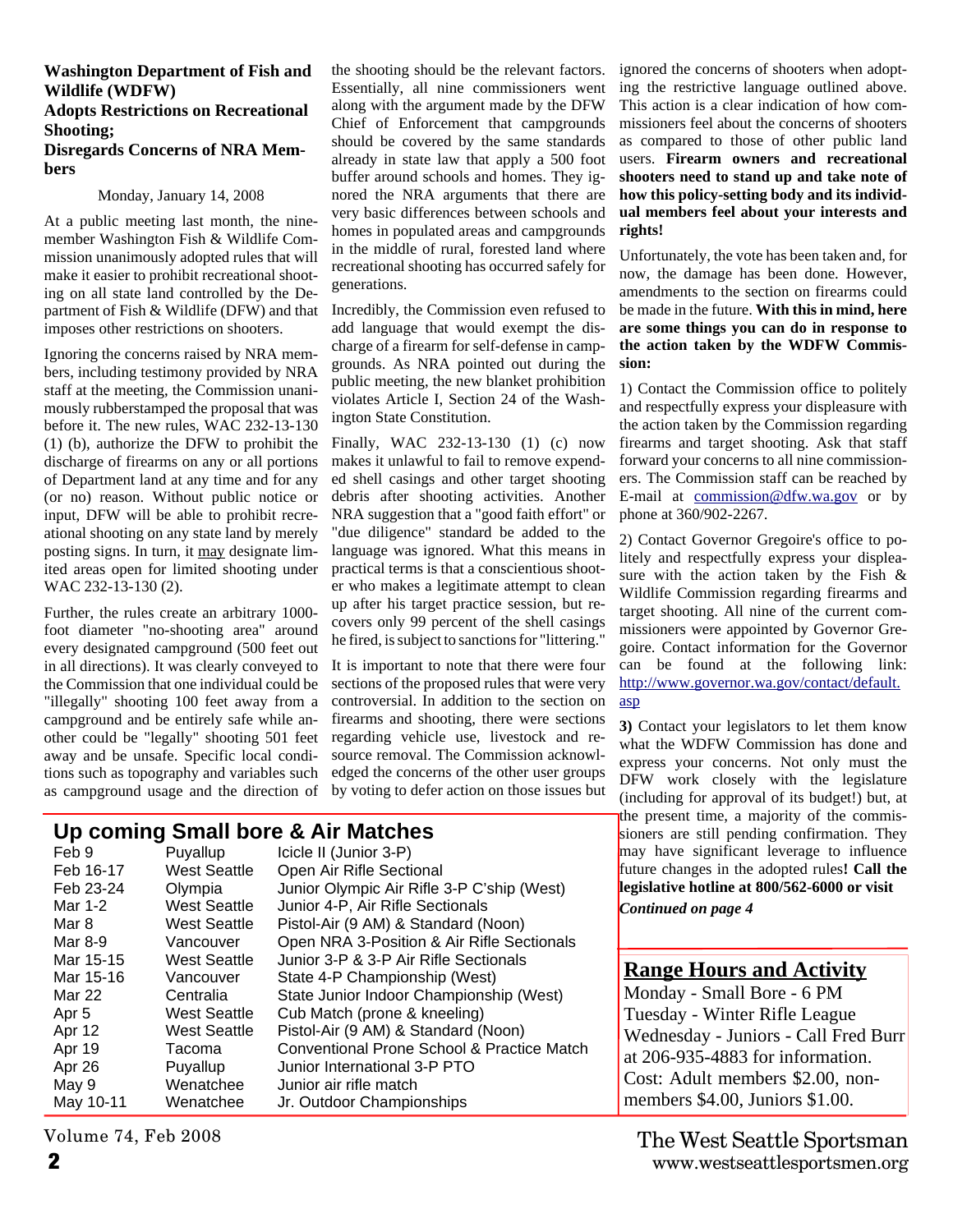### **The West Seattle Sportsman's Club Sponsors of the Roger Dahl Rifle Training Range**

| <b>OFFICERS</b>                                                                    |                              |                                                                                        | <b>TRUSTEES</b>                              |                                   | <b>LIFE TIME MEMBERS</b>                                                                                                                                                                                                         |
|------------------------------------------------------------------------------------|------------------------------|----------------------------------------------------------------------------------------|----------------------------------------------|-----------------------------------|----------------------------------------------------------------------------------------------------------------------------------------------------------------------------------------------------------------------------------|
| President - Greg Boyd                                                              | 206-965-9629                 | Steve Loo                                                                              |                                              | Fred Burr                         |                                                                                                                                                                                                                                  |
| Vice Pres. - Roz Mascio<br>Secretary - Tony Olszewski                              | 206-937-3614<br>425-226-5643 | Jerry Mascio<br>Cam Robison                                                            | 206-937-3614<br>206-431-8337                 | Ernie Frey<br><b>Frank Novito</b> |                                                                                                                                                                                                                                  |
| Treasurer - Fred Burr                                                              | 206-935-4883                 |                                                                                        |                                              |                                   |                                                                                                                                                                                                                                  |
| Rec. Sec. - Richard George                                                         |                              |                                                                                        | Contact us at: info@westseattlesportsmen.org |                                   |                                                                                                                                                                                                                                  |
| The West Seattle Sportsman's Club was                                              |                              | However, "all work and no play" is not the                                             |                                              |                                   | <u>Events</u>                                                                                                                                                                                                                    |
| founded in 1934 by a group of fourteen<br>men who had the foresight to see that    |                              | format of the club. Many events are                                                    |                                              |                                   | <b>Calendar</b>                                                                                                                                                                                                                  |
| sportsmen, in a united group, would                                                |                              | spaced throughout the year to insure a<br>member many chances to participate in        |                                              |                                   | Feb 16th - Big Game Dinner                                                                                                                                                                                                       |
| present views, be better heard and                                                 |                              | sportsmen's activities. For \$25, what                                                 |                                              |                                   | Feb 20 <sup>th</sup> - Board Meeting                                                                                                                                                                                             |
| achieve goals that were not possible                                               |                              | more could a person ask than the                                                       |                                              |                                   | Mar 5 <sup>th</sup> - Club Meeting<br>Mar 19th - Board Meeting                                                                                                                                                                   |
| when actioned as unorganized individu-<br>lals. The ambitions of these charter     |                              | opportunity to go salmon fishing with a                                                |                                              |                                   | Apr 2 <sup>nd</sup> - Club Meeting                                                                                                                                                                                               |
| members, who strove for the propaga-                                               |                              | group of his friends on a charter boat,                                                |                                              |                                   | Apr 18th-20th - Razor Claming                                                                                                                                                                                                    |
| tion of wildlife and habitat as well as the                                        |                              | fresh water fishing with other members                                                 |                                              |                                   | Apr 23rd - Board Meeting                                                                                                                                                                                                         |
| conservation of all our natural resources,                                         |                              | and their families, have a salmon bake, a                                              |                                              |                                   | Apr 26th - Kids Fishing Derby<br>May 2 <sup>nd</sup> -4 <sup>th</sup> - Quincy Lakes                                                                                                                                             |
| has proven prophetic, for today multi-<br>tudes of individuals and sporting groups |                              | clam feed, or attend a banquet especially<br>for the ladies. But there's more - he can |                                              |                                   | May 7 <sup>th</sup> - Club Meeting                                                                                                                                                                                               |
| are carrying on the job of conserving the                                          |                              | shoot on the club range, go bird hunting,                                              |                                              |                                   | May 17th - Fishing Kids Event                                                                                                                                                                                                    |
| remaining outdoor assets of natural                                                |                              | and if nothing else, should get \$25 worth                                             |                                              |                                   | If you have any ideas for pro-                                                                                                                                                                                                   |
| America. The West Seattle Sportsman's                                              |                              | just by watching the kids of the                                                       |                                              |                                   | grams to have at the club meet-                                                                                                                                                                                                  |
| Club helps lead in this fight in the state<br>of Washington. A member has the op-  |                              | community have a real ball at the Kid's                                                |                                              |                                   | ings or any good outing ideas                                                                                                                                                                                                    |
| portunity to join others in formulating                                            |                              | Fishing Derby. To sum it all up, a guy                                                 |                                              |                                   | let one of the Officers or Trust-<br>ees know. You may contact us                                                                                                                                                                |
| club action in achieving and maintaining                                           |                              | gets at least a hundred dollars worth of<br>fun out of a year's membership.            |                                              |                                   | at:                                                                                                                                                                                                                              |
| these goals.                                                                       |                              |                                                                                        |                                              |                                   | info@westseattlesportsmen.org                                                                                                                                                                                                    |
| <b>New</b>                                                                         |                              | <b>MEMBERSHIP APPLICATION</b>                                                          |                                              |                                   | <b>Renewal</b>                                                                                                                                                                                                                   |
|                                                                                    |                              | <b>WEST SEATTLE SPORTSMAN'S CLUB</b>                                                   |                                              |                                   |                                                                                                                                                                                                                                  |
|                                                                                    |                              |                                                                                        |                                              |                                   | Date                                                                                                                                                                                                                             |
|                                                                                    |                              | of                                                                                     |                                              |                                   | , Washington, being interested in the                                                                                                                                                                                            |
|                                                                                    |                              |                                                                                        |                                              |                                   | propagation and conservation of game birds, game animals, and fish in the State of Washington, do hereby apply                                                                                                                   |
|                                                                                    |                              |                                                                                        |                                              |                                   | for membership in the WEST SEATTLE SPORTSMAN'S CLUB and tender herewith the sum of \$                                                                                                                                            |
| payment of one year's dues.                                                        |                              |                                                                                        |                                              |                                   |                                                                                                                                                                                                                                  |
|                                                                                    |                              |                                                                                        |                                              |                                   | "I solemnly swear that I will abide by the Constitution and By-Laws of the West Seattle Sportsman's Club and<br>help in its up-building and I will not willfully disobey the Game Laws wherever I fish or hunt. I will always be |
| a true sportsman both in the field and to my brother members at all times.         |                              |                                                                                        |                                              |                                   |                                                                                                                                                                                                                                  |
| Signed<br><u> 1989 - Johann John Stone, mars eta biztanleria (h. 1982).</u>        |                              |                                                                                        |                                              | If you would like to              |                                                                                                                                                                                                                                  |
|                                                                                    |                              |                                                                                        |                                              | receive the Club                  |                                                                                                                                                                                                                                  |
|                                                                                    |                              |                                                                                        | check here.                                  | newsletter by email               |                                                                                                                                                                                                                                  |
|                                                                                    |                              |                                                                                        |                                              |                                   |                                                                                                                                                                                                                                  |
|                                                                                    |                              |                                                                                        |                                              |                                   |                                                                                                                                                                                                                                  |
|                                                                                    |                              |                                                                                        |                                              |                                   |                                                                                                                                                                                                                                  |
| (New Only)                                                                         |                              |                                                                                        |                                              |                                   |                                                                                                                                                                                                                                  |
| The West Seattle Sportsman                                                         |                              |                                                                                        |                                              |                                   | Volume 74, Feb 2008                                                                                                                                                                                                              |

www.seattlesportsmen.org **3**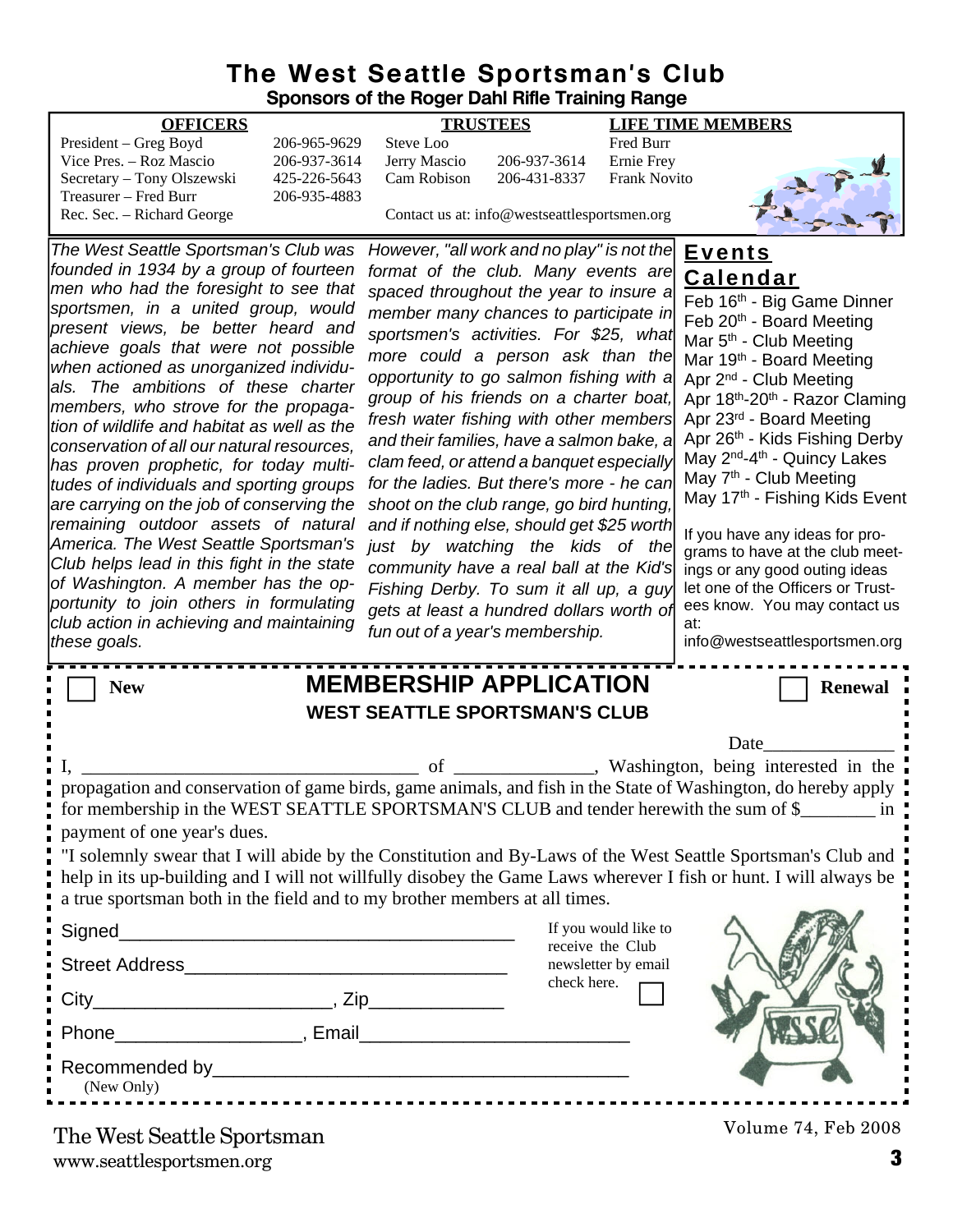# **Stuff For Sale**

**Wanted to Find** - Bert McKim's lead melting furnace. If anyone knows who might have this please call Kenny McKim at (206) 935 2853.

**For Sale** – Browning A-5, FN Manufacture, 12 GA full choke, 29½" BBL, Solid Rib, Butt Plate Added, Serial 138518, Mfgd 1929 \$650.00. Contact Fred Burr 206-935-4883

**For Sale** – Colt single-action Frontier Scout 22 Long Rifle Pistol \$400.00. Contact Fred Burr 206-935-4883 **For Sale** – Pistol box \$50.00. Con-

tact Fred Burr 206-935-4883 **For Sale** – Daisy Model 717 Target Air Pistol \$75.00. Contact Fred Burr 206-935-4883

If you have something you would like to list in this section please send an email to "info@westseattlesportsmen.org" listing the item or items you would like to sell, the price, and your contact information. Put "Stuff For Sale" in the Subject line of your email. Keep in mind that this comes out only once a month. In order to be listed in the coming month's newsletter you will need to have your ad emailed to us no later than the 20<sup>th</sup> of the prior month.....



**For Sale -** Questar center console, rebuilt Suzki outboard, new canvas. This is Fred Hutchison's old boat. Rumor has it that it's about 15' with a 70hp outboard, but you can contact Jerry Mascio for more info. 206-937-3614, \$7500 OBO †

#### *WDFW Shooting Restrictions from page 2* **the legislative website to find your district and legislators:** http://www.leg.wa.gov/legislature

4) Pay close attention to the issues considered by the WDFW Commission and watch how they vote on issues of concern to shooters, hunters and firearm owners. Attend Commission meetings, especially when they are in your geographical area. Find out if any of the commissioners live in your area

#### Volume 74, Feb 2008

**4**

and schedule a meeting with them. Discuss your concerns and establish a dialogue with the goal of working to change the adopted rules or at least influence future decisions. A list of Commissioners can be found at the following link:

http://www.wdfw.wa.gov/com/com miss.htm Click on the individual names for the commissioners' biographies but don't be fooled by those who claim to be hunters and firearm enthusiasts.they all voted against you!

5) Contact the NRA if you see DFW land being closed to shooting, if you know of areas around certain campgrounds (to be closed soon) where shooting is safe and appropriate or if you are subjected to unreasonable enforcement action by DFW personnel for legitimate shooting activities (i.e. the unreasonable "littering" standard). DFW commissioners have "promised" shooters there will be no illegitimate closures or over-enforcement. NRA can be reached at: 800/392-8683. †



The West Seattle Sportsman's Club P.O. Box 16258 Seattle, WA 98116

**FALL** 



**First Class Mail**